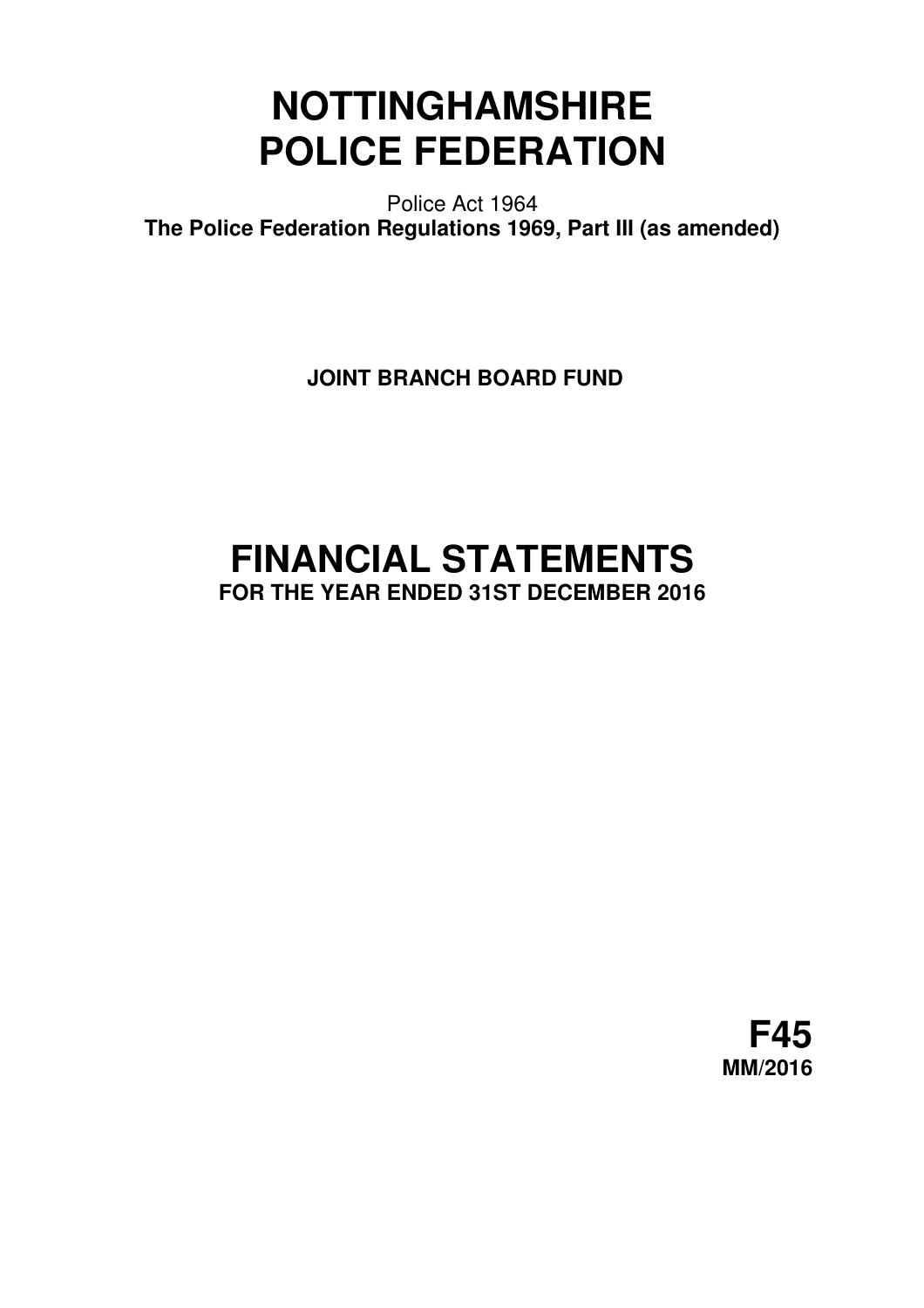## **NOTTINGHAMSHIRE POLICE FEDERATION JOINT BRANCH BOARD FUND YEAR ENDED 31ST DECEMBER 2016**

#### **CHAIRMAN**

Mr David Keen C/O Nottinghamshire Police Federation 1 North Lodge Mansfield Road Arnold, Nottinghamshire NG5 8PN

#### **SECRETARY**

Mr Michael Taylor C/O Nottinghamshire Police Federation 1 North Lodge Mansfield Road Arnold, Nottinghamshire NG5 8PN

#### **TREASURER**

Mrs Lisa Davies C/O Nottinghamshire Police Federation 1 North Lodge Mansfield Road Arnold, Nottinghamshire NG5 8PN

#### **AUDITORS**

Page Kirk LLP Chartered Accountants & Registered Auditors Sherwood House 7 Gregory Boulevard Nottingham NG7 6LB

#### **TRUSTEES**

Mr Dean Dakin C/O Nottinghamshire Police Federation 1 North Lodge Mansfield Road Arnold. Nottinghamshire NG5 8PN

Mr Thomas Hill C/O Nottinghamshire Police Federation 1 North Lodge Mansfield Road Arnold, Nottinghamshire NG5 8PN

Mr Ashley Wilson C/O Nottinghamshire Police Federation 1 North Lodge Mansfield Road Arnold, **Nottinghamshire** NG5 8PN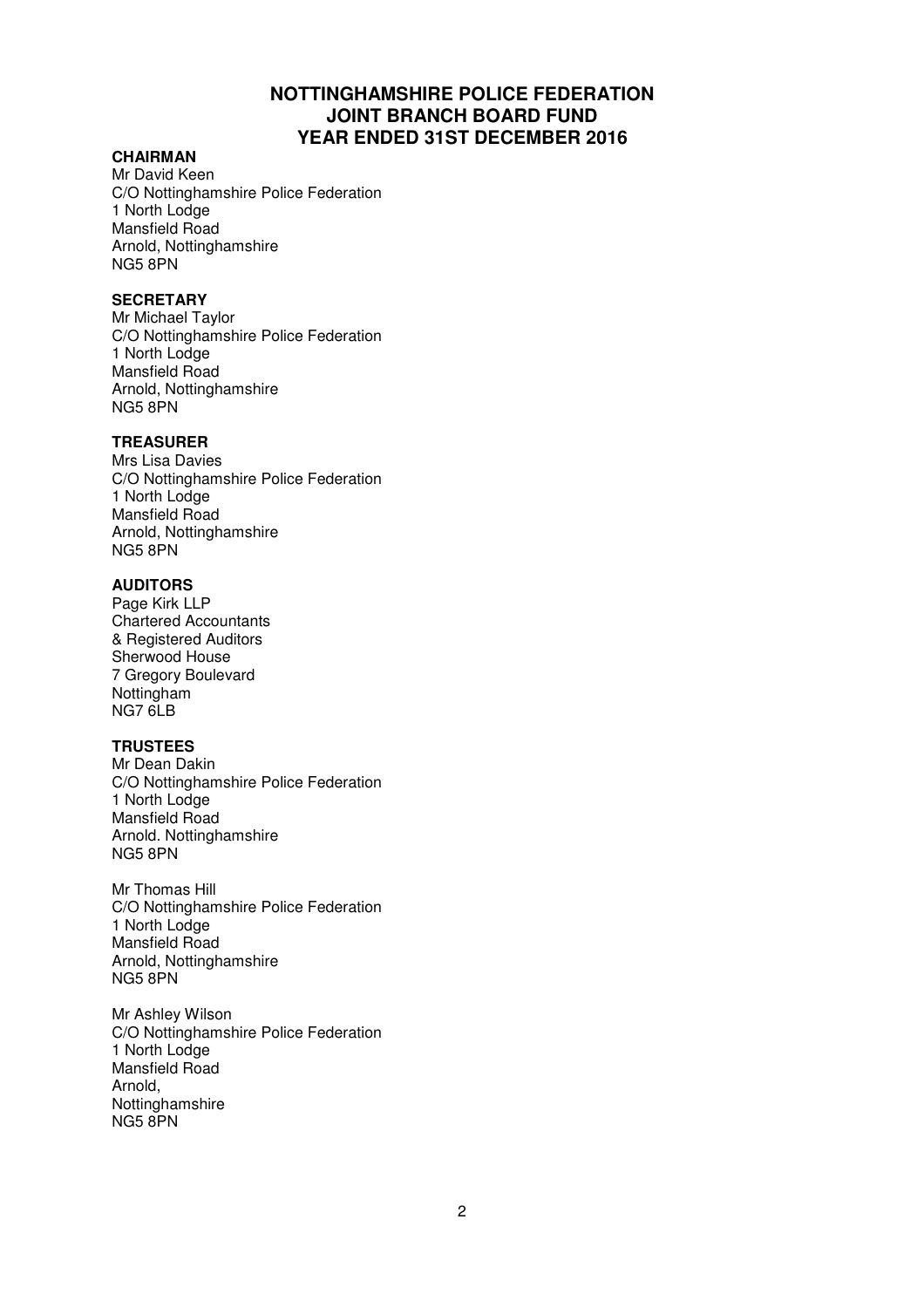## **NOTTNGHAMSHIRE POLICE FEDERATION INDEPENDENT AUDITOR'S REPORT TO THE MEMBERS OF JOINT BRANCH BOARD FUND**

We have audited the financial statements of the Joint Branch Board Fund for the year ended 31st December 2016, which comprise the Statement of Income and Retained Earnings, Statement of Financial Position, and Notes to the Financial Statements. The financial statements have been prepared under the requirements of the Police Federation Regulations and Fund Rules and adopting the measurement principles of FRS102,"The Financial Reporting Standard applicable in the UK and Republic of Ireland".

This report is made solely to the Fund's members, as a body. Our audit work has been undertaken so that we might state to the Fund's members those matters we are required to state to them in an auditor's report and for no other purpose. To the fullest extent permitted by law, we do not accept or assume responsibility to anyone other than the Fund and the Fund's members as a body, for our audit work, for this report, or for the opinions we have formed.

#### **Respective responsibilities of the management committee and auditors**

As explained more fully in the Statement of Management Committee's Responsibilities set out in the notes to the financial statements the management committee are responsible for the preparation of the financial statements and for being satisfied that they fairly reflect the state of the Fund's affairs as at 31st December 2016 and of its results for the year then ended.

Our responsibility is to audit and express an opinion on the financial statements in accordance with applicable law and International Standards on Auditing (UK and Ireland). Those standards require us to comply with the Auditing Practices Board's Ethical Standards for Auditors.

#### **Scope of the audit of the financial statements**

An audit involves obtaining evidence about the amounts and disclosures in the financial statements sufficient to give reasonable assurance that the financial statements are free from material misstatement, whether caused by fraud or error. This includes an assessment of: whether the accounting policies are appropriate to the Fund's circumstances and have been consistently applied and adequately disclosed; the reasonableness of significant accounting estimates made by the management committee; and the overall presentation of the financial statements.

#### **Opinion on financial statements**

In our opinion the financial statements:

- fairly reflect the state of the Fund's affairs as at 31st December 2016 and of its results for the year then ended;
- have been properly prepared in accordance with the measurement principals of United Kingdom Generally Accepted Accounting Practice; and
- have been prepared in accordance with the Police Federation Regulations and Fund Rules.

#### **Other Matters**

The financial statements, for the year ended 31st December 2016 includes all funds raised for the purpose of the Joint Branch Board Fund in accordance with Regulation 2 Police Federation (Amendment) Regulations 2015.

Signed …………………………………… John Wallis FCA (Senior Statutory Auditor) For and on behalf of Page Kirk LLP Chartered Accountants & Statutory Auditors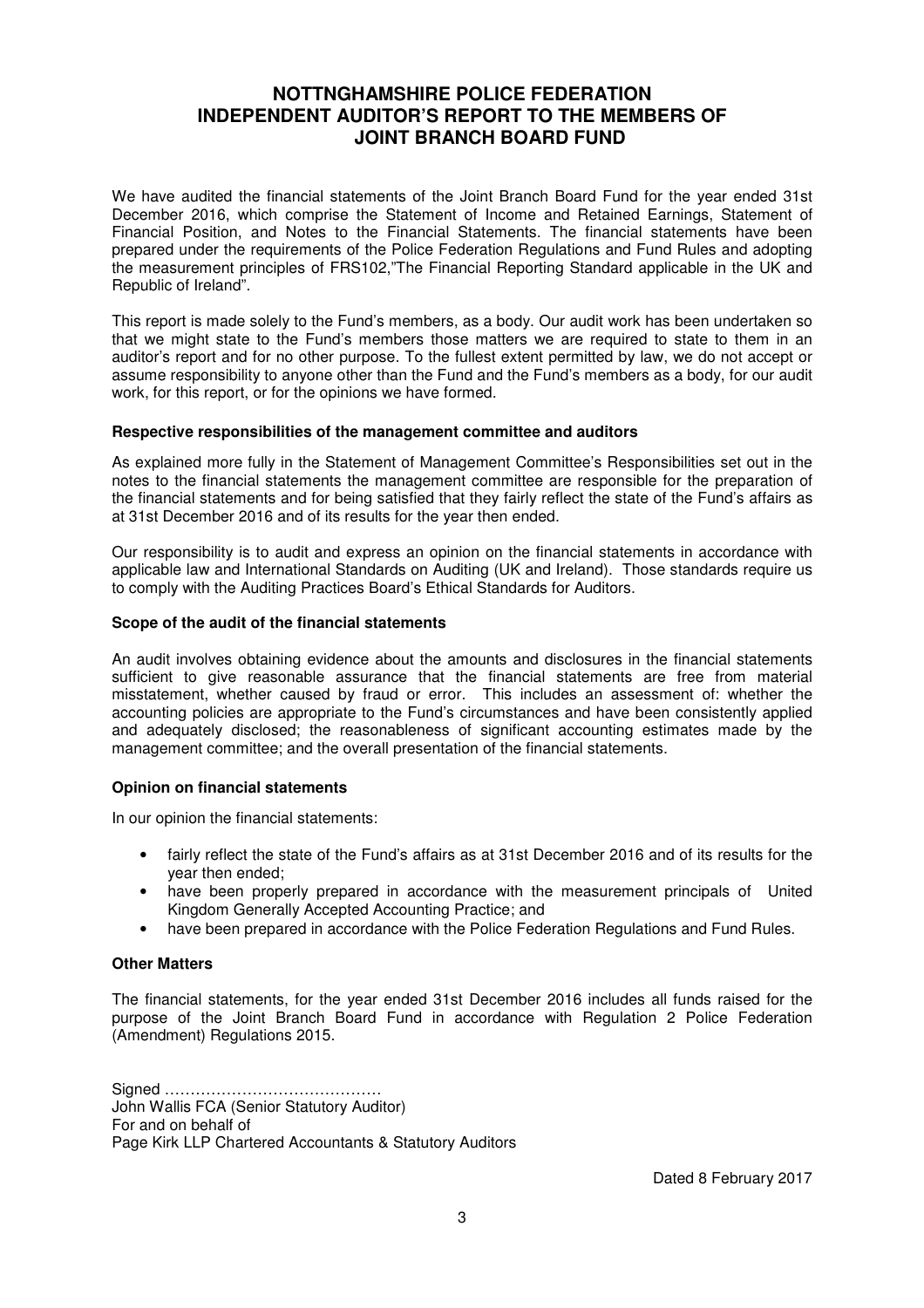## **STATEMENT OF INCOME AND RETAINED EARNINGS FOR THE YEAR ENDED 31ST DECEMBER 2016**

#### **INCOME**

|                                       |                                                                                                                                      | 2016<br>£          | 2015<br>£          |
|---------------------------------------|--------------------------------------------------------------------------------------------------------------------------------------|--------------------|--------------------|
|                                       | <b>Weekly Subscriptions</b>                                                                                                          |                    |                    |
| Constables<br>Sergeants<br>Inspectors |                                                                                                                                      | 487,983            | 505,522            |
| Committee                             | Less: Payable to Central                                                                                                             |                    |                    |
| Constables<br>Sergeants<br>Inspectors |                                                                                                                                      | 341,588            | 353,865            |
|                                       |                                                                                                                                      | 341,588            | 353,865            |
|                                       | <b>TOTAL INCOME</b>                                                                                                                  | 146,395            | 151,657            |
| Less:                                 | <b>ADMINISTRATIVE EXPENSES (Note 1)</b>                                                                                              | (1,449,971)        | (997, 237)         |
|                                       | <b>SURPLUS/(DEFICIT) OF SUBSCRIPTION INCOME</b><br><b>OVER EXPENDITURE</b>                                                           | (1,303,576)        | (845,580)          |
| Add:                                  | <b>Other Income</b><br>To include all income as specified in Regulation 2C in<br>the Police Federation (Amendments) Regulations 2015 |                    |                    |
|                                       | Group Insurance<br>Life Assurance<br>Sales                                                                                           | 762,003<br>514,000 | 724,245<br>109,000 |
|                                       | Administrative Charges and Commission                                                                                                | 52,302             | 56,231             |
|                                       |                                                                                                                                      | 1,328,305          | 889,476            |
|                                       | SURPLUS/(DEFICIT) FOR THE YEAR                                                                                                       | 24,729             | 43,896             |
|                                       | <b>RETAINED EARNINGS BROUGHT FORWARD</b>                                                                                             | 366,856            | 322,960            |
|                                       | <b>RETAINED EARNINGS CARRIED FORWARD</b>                                                                                             | 391,585            | 366,856            |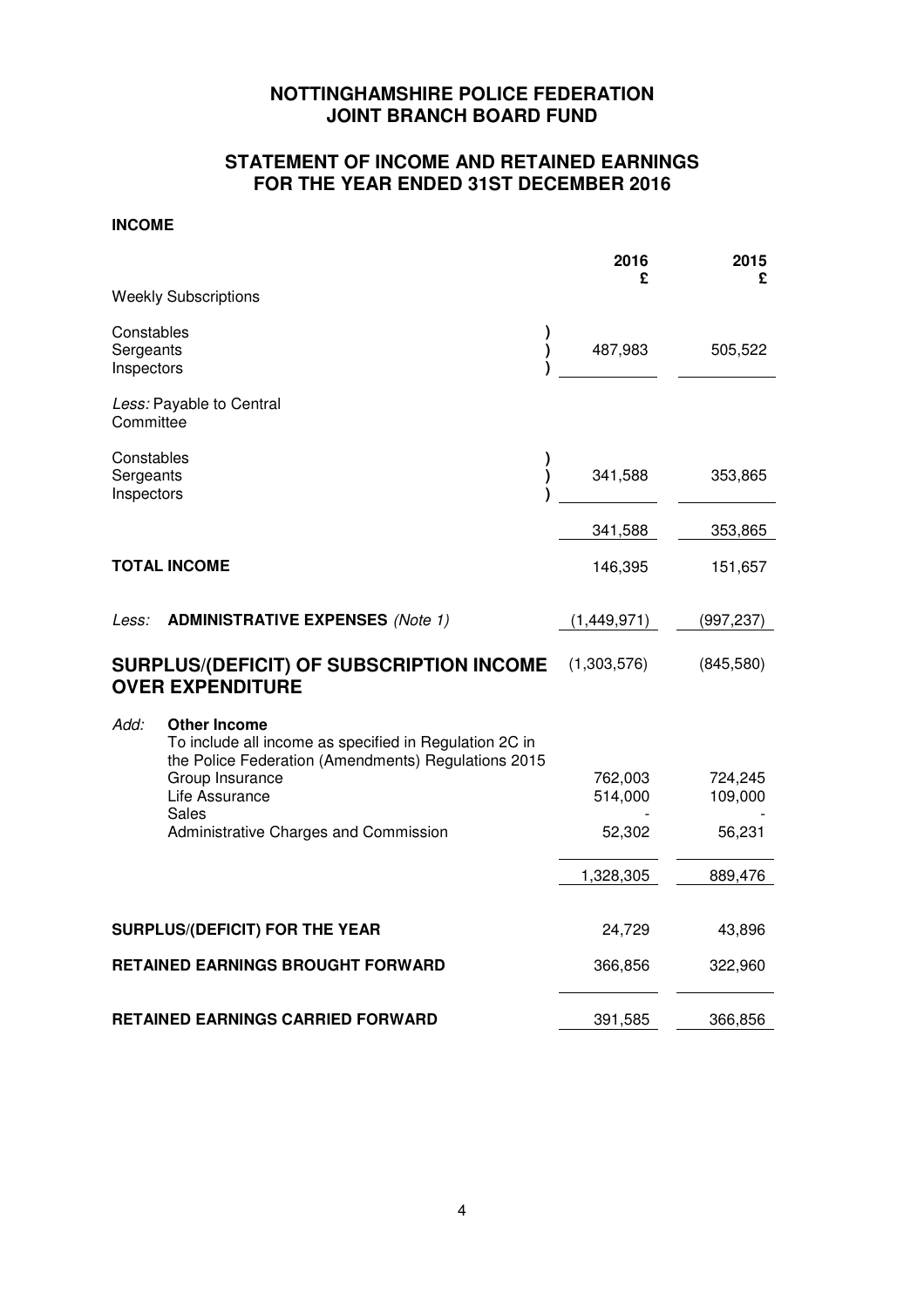## **STATEMENT OF FINANCIAL POSITION AS AT 31ST DECEMBER 2016**

|                                                                             |              |                                           | <b>Net</b><br><b>Book</b> | <b>Net</b><br><b>Book</b> |
|-----------------------------------------------------------------------------|--------------|-------------------------------------------|---------------------------|---------------------------|
|                                                                             | Cost<br>2016 | <b>Accumulated</b><br><b>Depreciation</b> | Value<br>2016             | Value<br>2015             |
|                                                                             | £            | £                                         | £                         | £                         |
| <b>TANGIBLE FIXED ASSETS</b>                                                |              |                                           |                           |                           |
| <b>Freehold Property</b>                                                    | 178,244      | 10,517                                    | 167,727                   | 171,291                   |
| <b>Office Equipment</b>                                                     | 97,251       | 91,926                                    | 5,325                     | 9,426                     |
| <b>Meeting Room</b>                                                         | 14,835       | 4,752                                     | 10,083                    | 10,380                    |
|                                                                             | 290,330      | 107,195                                   | 183,135                   | 191,097                   |
| <b>CURRENT ASSETS</b><br><b>Stock</b>                                       |              | 2,400                                     |                           | 2,400                     |
| Contribution due from Central Committee                                     |              |                                           |                           |                           |
| (Note 4)                                                                    |              | 13,094                                    |                           |                           |
| Group Insurance and Administration                                          |              |                                           |                           |                           |
| Charges                                                                     |              | 43,906                                    |                           | 43,095                    |
| Cash at Bank and in Hand                                                    |              | 333,349                                   |                           | 276,154                   |
| Other: Prepayments                                                          |              | 1,882<br>394,631                          |                           | 1,088                     |
| Less:                                                                       |              |                                           |                           | 322,737                   |
| <b>CURRENT LIABILITIES</b><br><b>Contributions Due to Central Committee</b> |              |                                           |                           |                           |
| (Note 4)                                                                    |              |                                           |                           | 5,317                     |
| Group Insurance                                                             |              | 65,148                                    |                           | 62,890                    |
| Life Insurance                                                              |              | 50,000                                    |                           |                           |
| <b>Sundry Accrued Expenses</b>                                              |              | 25,247                                    |                           | 22,656                    |
| Mortgage                                                                    |              | 10,670<br>151,065                         |                           | 10,329<br>101,192         |
|                                                                             |              |                                           |                           |                           |
| <b>NET CURRENT ASSETS</b>                                                   |              |                                           | 243,566                   | 221,545                   |
| TOTAL ASSETS LESS CURRENT                                                   |              |                                           |                           |                           |
| <b>LIABILITIES</b>                                                          |              |                                           | 426,701                   | 412,642                   |
| <b>CREDITORS:</b> amounts falling due after<br>more than one year           |              |                                           |                           |                           |
| Mortgage                                                                    |              |                                           | 35,116                    | 45,786                    |
| <b>NET ASSETS</b>                                                           |              |                                           | 391,585                   | 366,856                   |
| <b>REPRESENTED BY</b>                                                       |              |                                           |                           |                           |
| <b>Retained Earnings</b>                                                    |              |                                           | 391,585                   | 366,856                   |
|                                                                             |              |                                           | 391,585                   | 366,856                   |
|                                                                             |              |                                           |                           |                           |

We certify that we have fully complied with the Regulation 2 Police Federation (Amendment) Regulations 2015 and disclosed in the F45 all funds of which we are a beneficiary. We understand that failure to comply with this Regulation could be deemed as a criminal and/or Police Disciplinary matter.

These Financial Statements have been prepared using the measurement principles and provisions of FRS 102.

|--|--|--|

Signed …………………………………………………………..TREASURER

Date Financial Statements Approved: 8 February 2017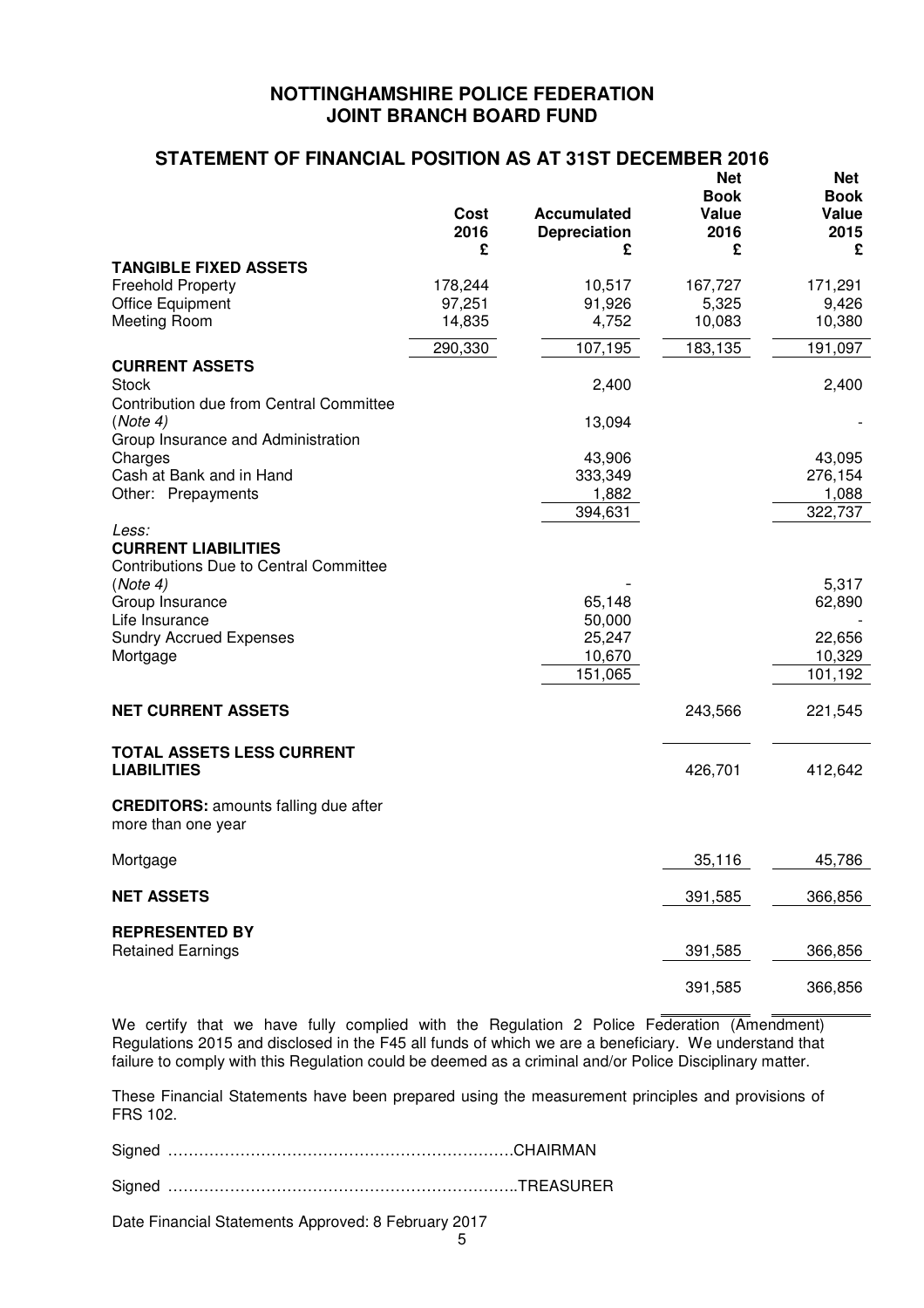#### **NOTES TO THE FINANCIAL STATEMENTS FOR THE YEAR ENDED 31ST DECEMBER 2016**

|                                             | 2016      | 2015    |
|---------------------------------------------|-----------|---------|
| <b>1. ADMINISTRATIVE EXPENSES</b>           | £         | £       |
| <b>Annual Conference</b>                    | 2,040     | 709     |
| <b>Audit and Accountancy Charges</b>        | 4,392     | 3,920   |
| <b>Bank Charges</b>                         | 309       | 328     |
| Cleaning                                    | 1,961     | 2,500   |
| <b>Clerical Assistance</b>                  | 56,876    | 50,083  |
| <b>Computer Consumables</b>                 | 5,764     | 4,301   |
| Depreciation of Office Equipment            | 4,101     | 4,109   |
| Donations - See attached appendix           | 6,608     | 3,640   |
| Honoraria                                   | 10,212    | 11,526  |
| Income Tax                                  | 3,815     | 6,481   |
| Insurance                                   | 1,972     | 1,840   |
| Legal Fees re Mortgage                      |           | (1,231) |
| Light and Heat                              | 2,680     | 3,678   |
| Mortgage Interest                           | 1,671     | 2,001   |
| Out-of-Pocket Expenses                      | 1,747     | 1,012   |
| Postage, Printing and Stationery            | 1,024     | 1,213   |
| Rates and Water                             | 2,509     | 2,483   |
| Repairs and Maintenance                     | 12,383    | 6,877   |
| <b>Sundry Expenses</b>                      | 2,524     | 2,287   |
| <b>Telephone Charges</b>                    | 5,263     | 6,022   |
| <b>Travelling and Subsistence</b>           | 27,930    | 35,387  |
| Other Expenses - See attached appendix      | 1,294,190 | 848,071 |
| TOTAL AS PER INCOME AND EXPENDITURE ACCOUNT | 1,449,971 | 997,237 |
|                                             |           |         |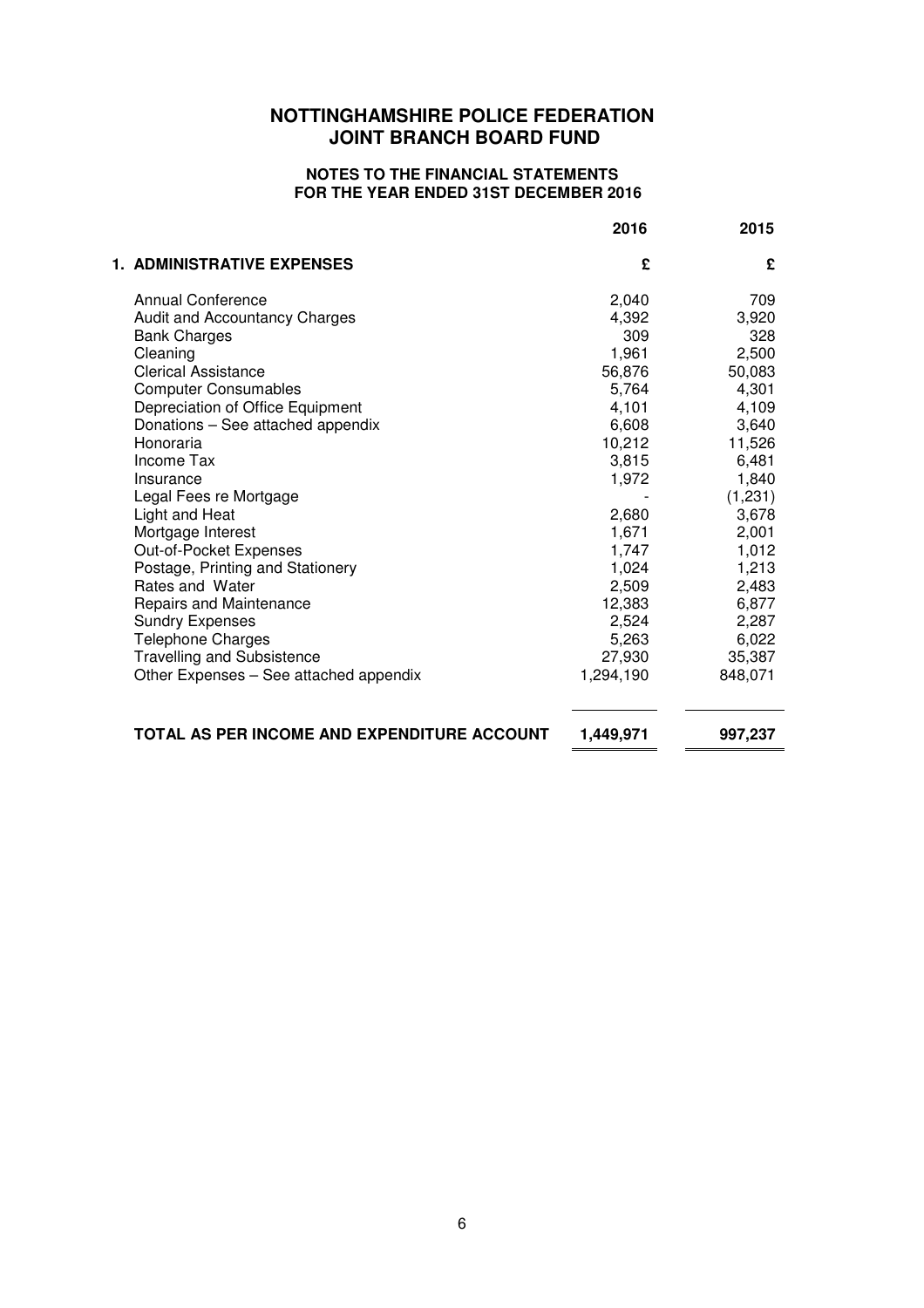#### **NOTES TO THE FINANCIAL STATEMENTS FOR THE YEAR ENDED 31ST DECEMBER 2016**

#### **2. ACCOUNTING POLICIES**

#### **A Basis of Preparing the Financial Statements**

 The Financial Statements have been prepared under the requirements of the Police Federation Regulations and Fund Rules and adopting the measurement principles of Financial Reporting Standard 102, "The Financial Reporting Standard applicable in the UK and Republic of Ireland" (FRS 102).

 This is the first year in which the Financial Statements have been prepared in accordance with FRS 102.

The date of the transition is  $1<sup>st</sup>$  January 2015. The change has not resulted in any adjustments.

#### **B Accounting Convention**

The financial statements have been prepared under the historic cost convention.

#### **C Income**

 Income is primarily derived from subscriptions collected from the Fund's members. Other income sources include investment income and income generated from providing member services.

#### **D Expenditure**

Expenditure is shown inclusive of Value Added Tax.

#### **E Depreciation**

 Depreciation has been calculated at rates required to write off the relevant assets over their anticipated lives. The applicable annual rates are:

| Freehold Property:                                             |                           |
|----------------------------------------------------------------|---------------------------|
| 1 North Lodge, Mansfield Road, Arnold - 2% straight line basis |                           |
| Meeting Room                                                   | - 2% straight line basis  |
| <b>Furniture and Fittings</b>                                  | - 10% straight line basis |
| Mechanical & Electronic Equipment                              | - 20% straight line basis |
| Computers                                                      | - 25% straight line basis |

#### **F Taxation**

 Provision is made for Corporation Tax in respect of the Fund's liability to taxation on investment income.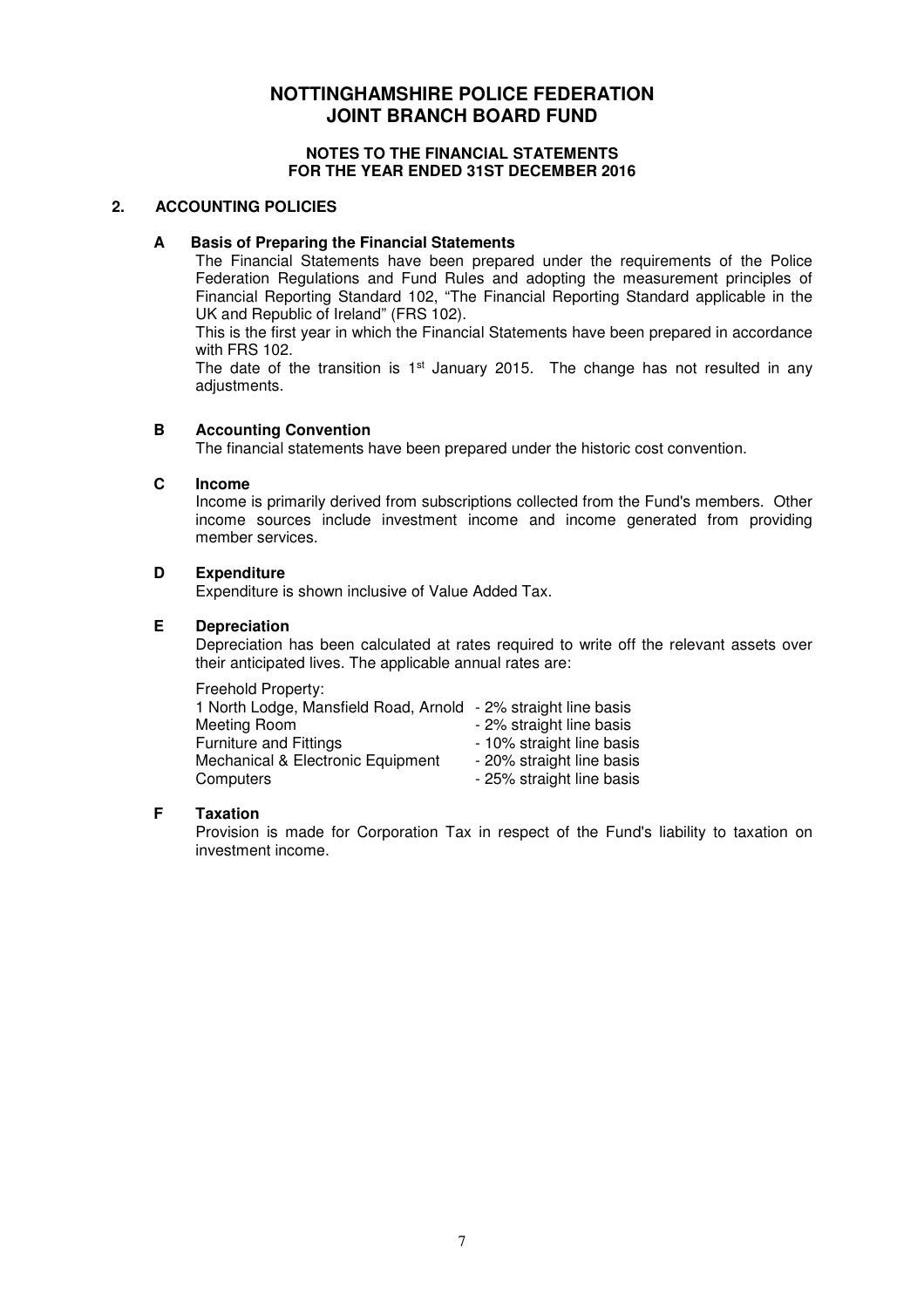#### **NOTES TO THE FINANCIAL STATEMENTS FOR THE YEAR ENDED 31ST DECEMBER 2016**

#### **3. STATEMENT OF MANAGEMENT COMMITTEE'S RESPONSIBILITIES**

 Regulation 18(2) of the Police Federation Regulations (as amended) requires the Committee, in relation to Federation funds held by it, to keep accounts showing all monies received or paid out and to cause the financial statements for each year to be audited by an independent auditor. In causing the financial statements to be prepared, the Committee is required to:

- Select suitable accounting policies and apply them consistently.
- Make judgements and estimates that are reasonable and prudent.
- Ensure that the financial statements are prepared on the going concern basis unless it is appropriate to presume otherwise.

 The Committee is responsible for keeping adequate accounting records and also is responsible for safe-guarding the assets of the Fund and hence for taking reasonable steps for the prevention and detection of fraud and other irregularities.

#### **4. CONTRIBUTIONS DUE TO/(FROM) JOINT CENTRAL COMMITTEE**

|                                       | 2016<br>£ | 2015<br>£ |
|---------------------------------------|-----------|-----------|
| Constables<br>Sergeants<br>Inspectors | (13,094)  | 5,317     |
|                                       | (13,094)  | 5,317     |

#### **5. CONTRIBUTING AND NON CONTRIBUTING MEMBERS AT 31ST DECEMBER 2016**

|                  | No of Contributing |       | No of Non<br>Contributing |      |         |      |
|------------------|--------------------|-------|---------------------------|------|---------|------|
|                  | <b>Members</b>     |       | <b>Members</b>            |      | Others* |      |
|                  | 2016               | 2015  | 2016                      | 2015 | 2016    | 2015 |
| Cadets           |                    |       |                           |      |         |      |
| Constables       | 1,414              | 1,462 | 60                        | 60   |         |      |
| Sergeants        | 342                | 357   |                           |      |         |      |
| Inspectors/Chief |                    |       |                           |      |         |      |
| Inspectors       | 149                | 160   |                           |      |         |      |
|                  |                    |       |                           |      |         |      |
|                  | 1,905              | 1,979 | 60                        | 60   |         |      |
|                  |                    |       |                           |      |         |      |

\*This column refers to those members who are non contributors by virtue of receiving no pay, being on unpaid maternity leave or serving officers on career breaks. (JBB Circular 53/96 refers)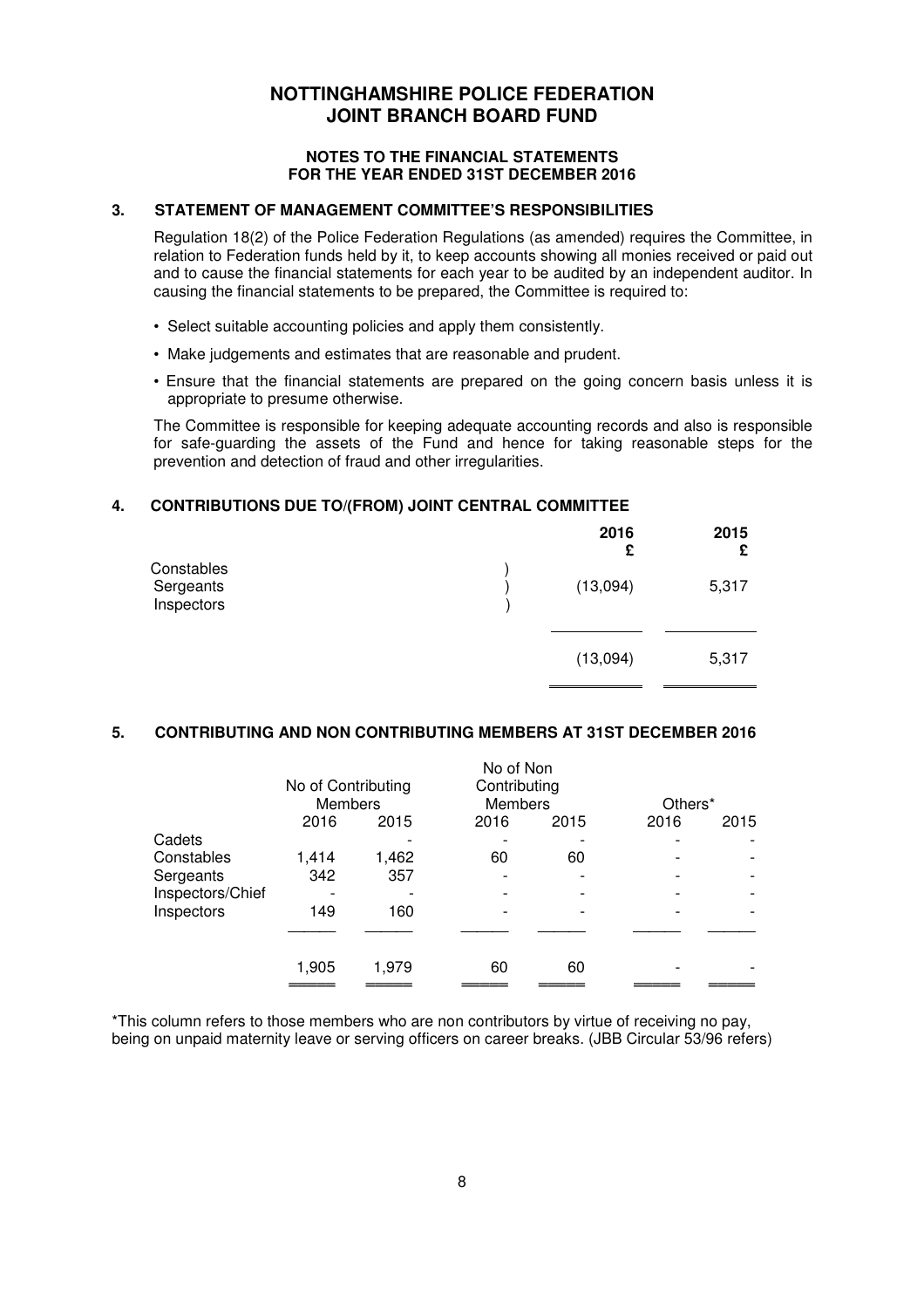## **APPENDIX**

## **FOR THE YEAR ENDED 31ST DECEMBER 2016**

|                                        | 2016  | 2015  |
|----------------------------------------|-------|-------|
| DONATIONS                              | £     | £     |
| Sponsorship for Duathlon               | 1,500 |       |
| <b>Forces Awards Event</b>             | 1,000 | 1,000 |
| The Police Treatment Centres           | 1,000 |       |
| 1 <sup>st</sup> Woodborough Guides     | 500   |       |
| Royal British Legion                   | 250   |       |
| St George's Fund                       | 250   |       |
| <b>Beaumont House</b>                  | 250   |       |
| <b>British Heart Foundation</b>        | 250   |       |
| MacMillan Cancer Care                  | 250   | 40    |
| Nicola Hughes Memorial Fund            | 250   |       |
| Phil Hogg GoFundMe                     | 250   |       |
| <b>PFOA</b>                            | 150   |       |
| <b>Cheshire Police Federation</b>      | 133   |       |
| Helen Rollason Cancer Charity          | 125   |       |
| Put Things Right                       | 125   |       |
| <b>Children With Cancer</b>            | 125   |       |
| <b>Brian Clements</b>                  | 100   |       |
| <b>West Midlands Police Federation</b> | 100   |       |
| The Bereavement Trust                  |       | 500   |
| The Rupert Fund                        |       | 500   |
| <b>Care of Police Survivors</b>        |       | 500   |
| <b>Rugby Tour</b>                      |       | 300   |
| <b>Breast Cancer UK</b>                |       | 200   |
| Hope for Justice                       |       | 200   |
| <b>EMSCU Awards</b>                    |       | 200   |
| North Yorkshire Police Federation      |       | 100   |
| <b>West Mercia Police Federation</b>   |       | 100   |
|                                        | 6,608 | 3,640 |